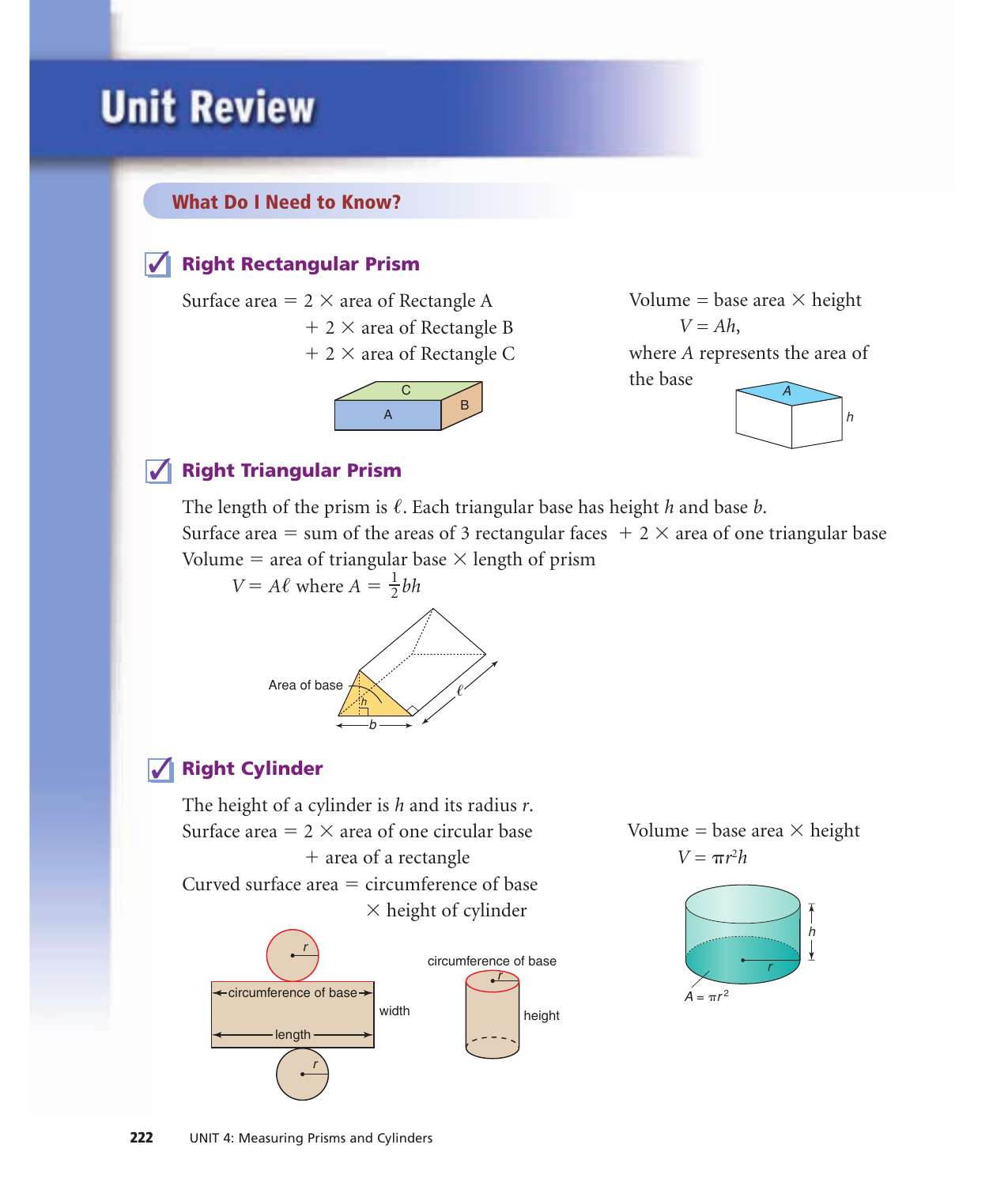## What Should I Be Able to Do?

## **LESSON**

- 1. Draw three different nets for the same right rectangular prism. What must be true for a net to be that of a rectangular prism?
- 2. For each net, identify the object it folds to form.



## **4.1 4.2**

3. Predict which diagram is a net of a triangular prism. Your teacher will give you a large copy of each diagram. Cut out and fold them to confirm your prediction. How might the diagram that is not a net be fixed so it is a net?



4. Which diagrams are nets? For each net, identify the object. For each diagram that is not a net, explain how to change it so it is a net.



**a)**

**b)**

**c)**



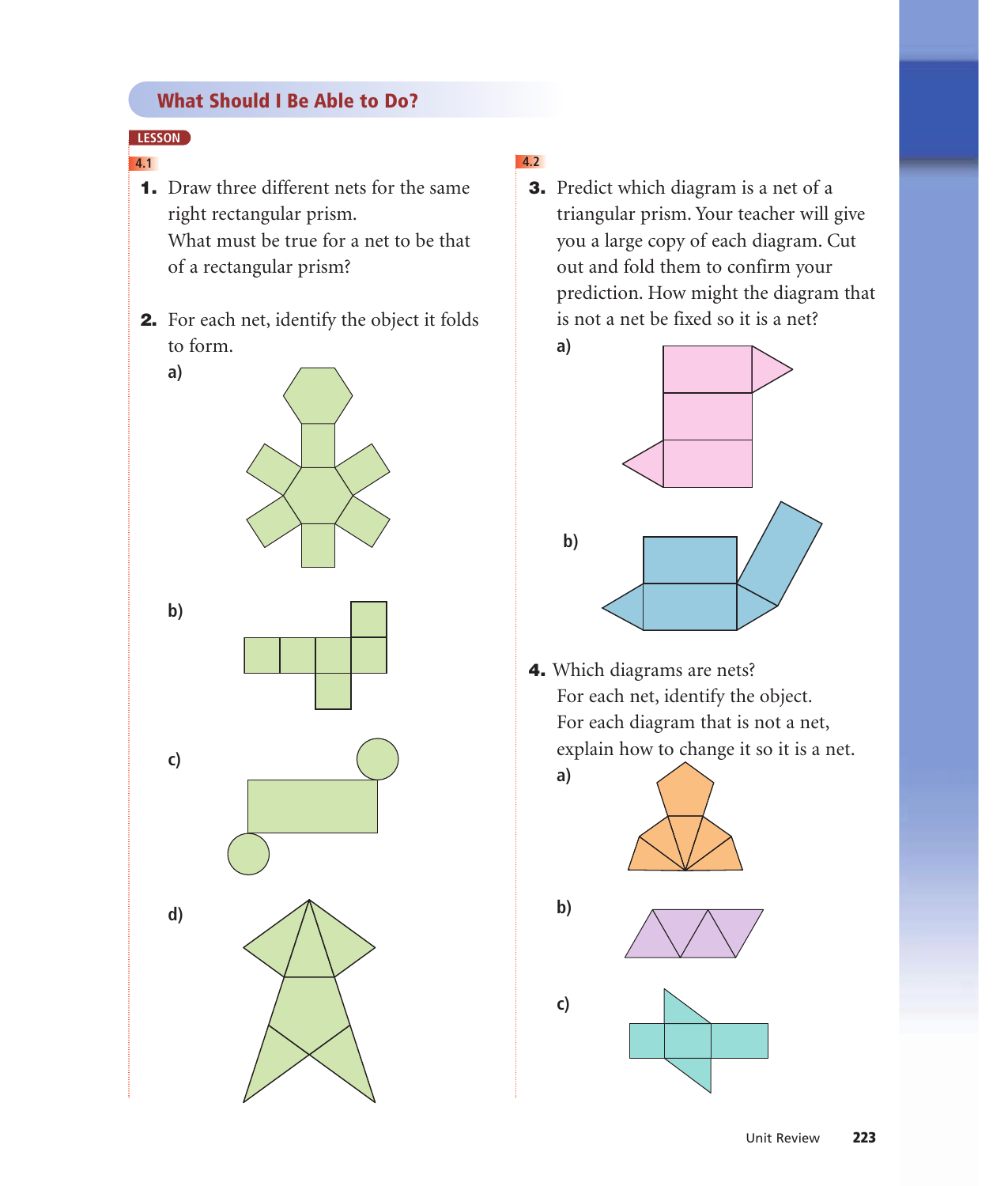## **LESSON**

### **4.3**

- **5.** A cube has edge length 4 cm.
	- **a)** What is its surface area?

**b)** What shortcut could you use to find the surface area?

**4.3 4.5**

> 6. Find the surface area and volume of each rectangular prism.



- 7. Elizabeth wallpapers 3 walls of her bedroom. She paints the 4th wall. This is one of the smaller walls. The room has length 4 m, width 6 m, and height 3 m. A roll of wallpaper covers about 5 m<sup>2</sup> . A 4-L can of paint covers about  $40 \text{ m}^2$ .
	- **a)** How much wallpaper and paint should Elizabeth buy?
	- **b)** What assumptions do you make?
- 8. **a)** Sketch all possible right rectangular prisms with volume 28 m<sup>3</sup>. Each edge length is a whole number of metres. Label each prism with its dimensions.
	- **b)** Calculate the surface area of each prism.
- 9. The base area, *A*, and height, *h*, of a right rectangular prism are given. Find the volume of each prism. **a**)  $A = 6 \text{ m}^2, h = 4 \text{ m}$ **b**)  $A = 15$  cm<sup>2</sup>,  $h = 3$  cm
- **4.6**
- 10. Here is a net of a triangular prism.



- **a)** Calculate the surface area of the prism in square centimetres.
- **b)** Calculate the volume of the prism in cubic centimetres.
- 11. **a)** Calculate the surface area of this prism. Sketch a net first, if it helps.



- **b)** Calculate the volume of the prism.
- **c)** Suppose you sit the prism on one of its rectangular faces. How does this affect the volume?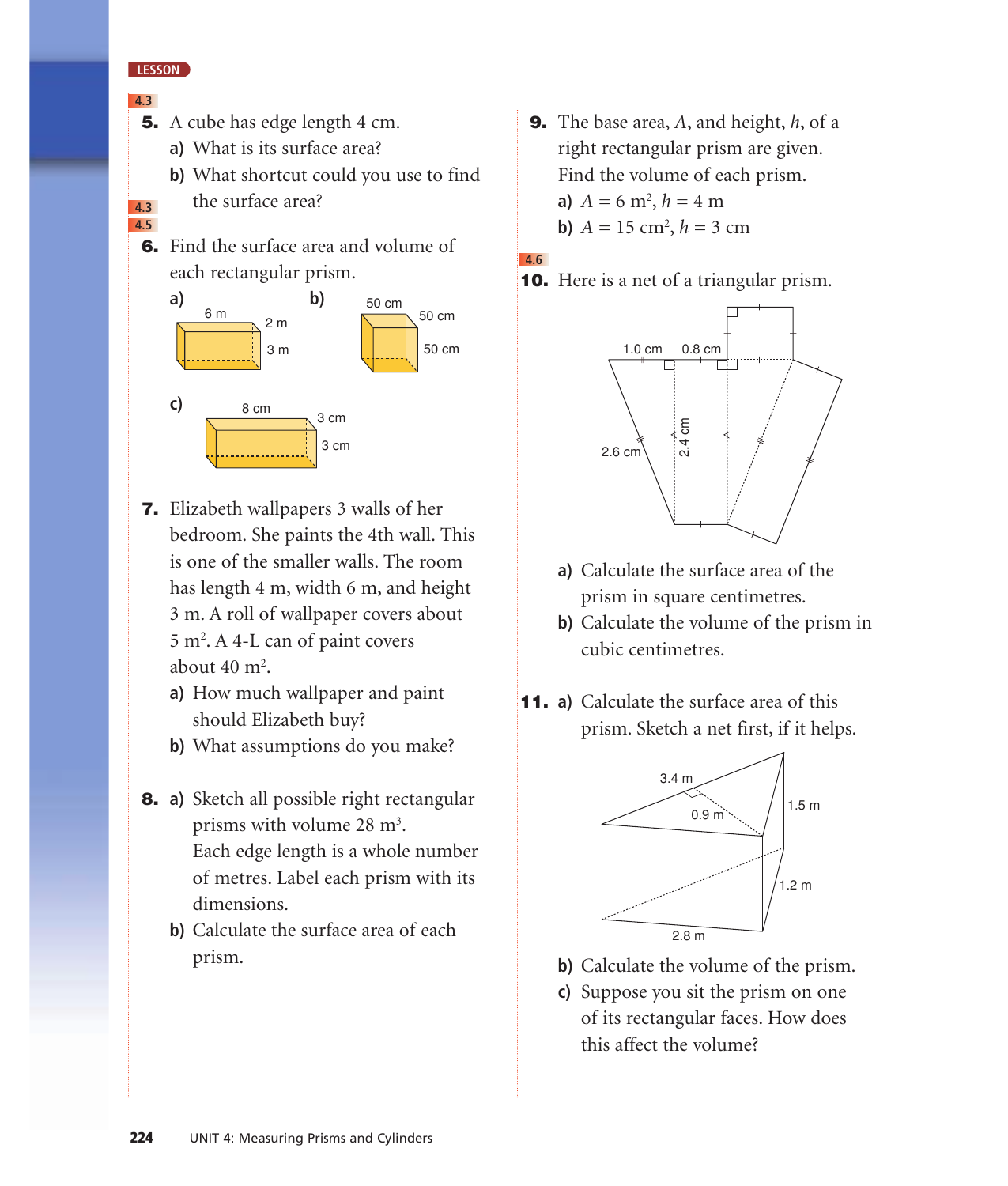### **LESSON**

**12.** The horticultural society is building a triangular flower bed at the intersection of two streets.

> The edges of the bed are raised 0.25 m. How much soil is needed to fill this flower bed?

Justify your answer.



- 13. Alijah volunteers with the horticultural society. He wants to increase the size but not the depth of the flower bed in question 12.
	- **a)** How can Alijah change the dimensions so that:
		- the flower bed remains triangular, and
		- the area of the ground covered by the bed doubles?
	- **b)** Sketch the new flower bed. Label its dimensions.
	- **c)** How does the change in size affect the volume of soil needed? Explain.

### **4.7 4.8**

- **14.** The label on a can of soup indicates a capacity of 398 mL. The height of the can is 10.5 cm. The diameter of the can is 7.2 cm.
	- **a)** Find the actual capacity of the can in millilitres.
	- **b)** Give a reason why the answer in part a is different from the capacity on the label.
- 15. A sculpture comprises 3 cylindrical columns. Each column has diameter 1.2 m. The heights of the columns are 3 m, 4 m, and 5 m. The surfaces of the cylinders are to be painted. Calculate the area to be painted. (The base each column sits on will *not* be painted.)



**16.** A building is to be built in the shape of a cylinder. It will have height 155 m and diameter 25 m. The outside of the building will be made of zinc panels. What area of zinc panels is needed to cover the vertical surface of the building?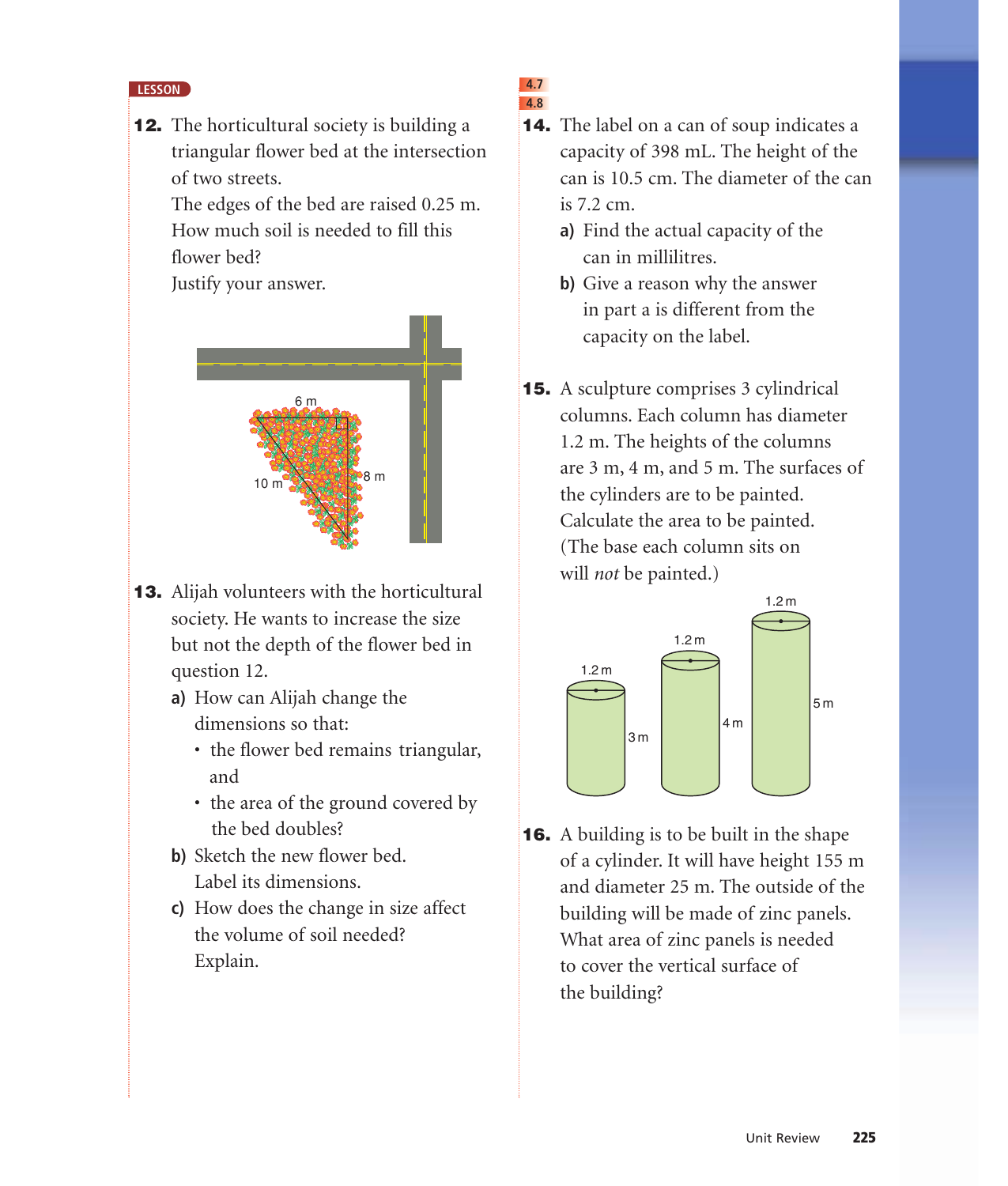# **Practice Test**



 $16 \text{ cm}^2$ 

 $32 \text{ cm}^2$  64 cm<sup>2</sup> 72 cm<sup>2</sup>

 $A = 12.6$  cm<sup>2</sup>

 $160 \text{ cm}^2$ 

96 cm<sup>2</sup>